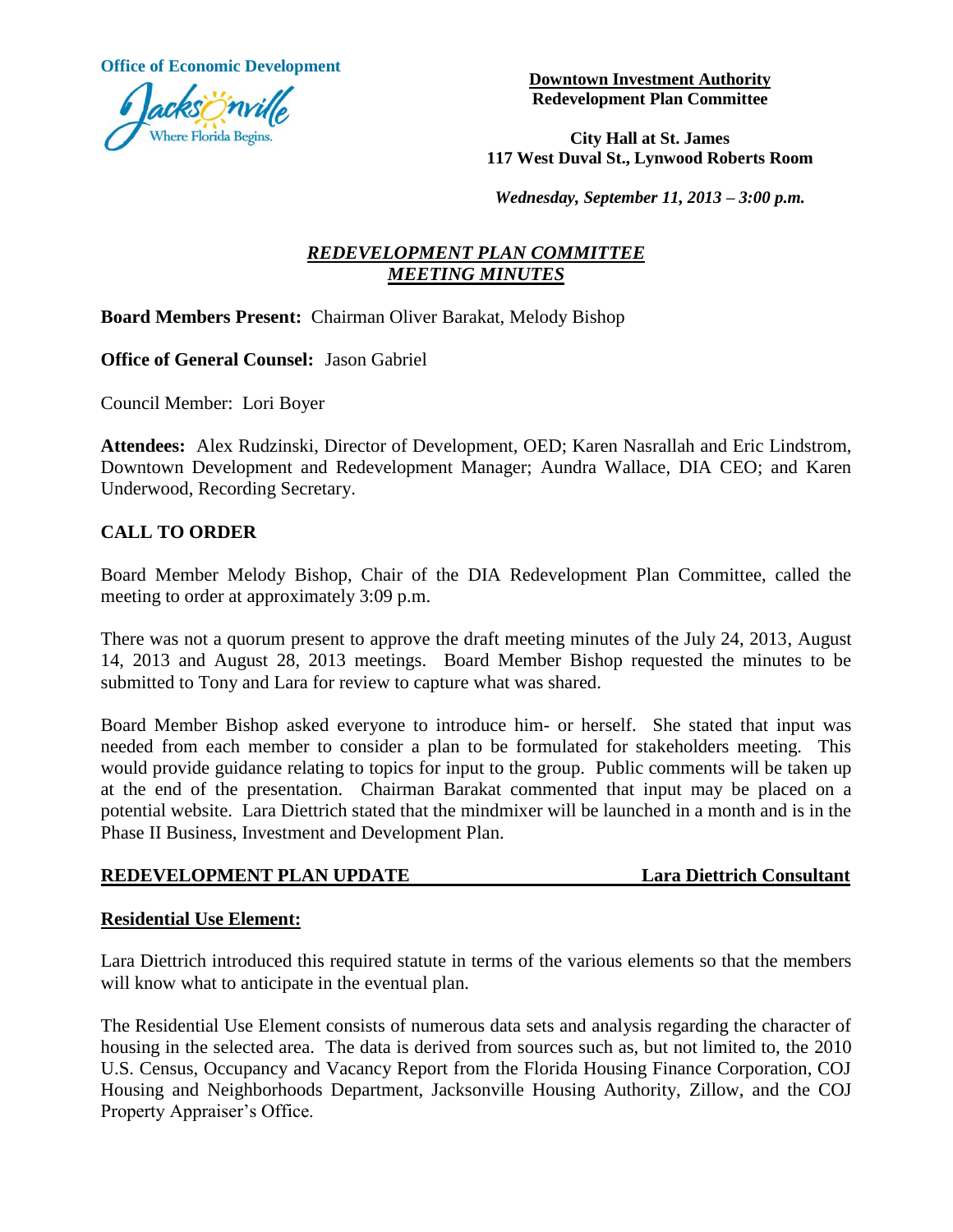Downtown Investment Authority Redevelopment Plan Committee September 11, 2013 Page 2 of 5

Data and analysis provided in this element identify and discuss items such as:

- Household composition and income
- Housing tenure
- Neighborhood indicators
- Housing values
- Multifamily affordable housing (rental)

Lara Diettrich stated that input is needed from the Board, and also to ensure the members that were not present send their input. She pointed out the two elements that are in Phase I of the plan. They will be meeting with several different agencies to make sure that they encapsulated all of the information, such as elderly, single households ran by a female or a male, looking at the amount of occupancy, mean and median household levels, owner-occupied versus renter, and capacity of concentration. Board Member Bishop pointed out students, retirees, and recent graduates would need inexpensive housing.

Ms. Diettrich stated that the exhibits would coincide with the data that will match the analysis and interpretations.

#### **Neighborhood Impact Assessment:**

The Neighborhood Impact Assessment reviews more qualitative characteristics and facilities. While some data sets are incorporated into the different sub-sections of this section, such as transportation and environment, they are mixed with policies, perceptions, and realities.

This section includes the review, identification, and assessment of items such as:

- Transportation
- Pedestrian Connectivity
- Environmental Quality
- Sight, Sound, Smell
- Public Facilities
- Social and Physical Quality of Life
- The St. Johns River

### **Needs within the Community Redevelopment Areas:**

Ms. Diettrich referenced the handout of the City of Jacksonville Downtown Districts map. She mentioned that while there is some quantitative information, this is qualitative because it discusses the quality of why the social environment gets down to actual environmental issues such as noise, water quality, lighting, visual pollution, transportation exemption areas, and different institutional and public facilities.

Ms. Diettrich referenced and explained that the map was a result from the master plan where the 10 districts were flushed out. These different districts were identified based on different projects and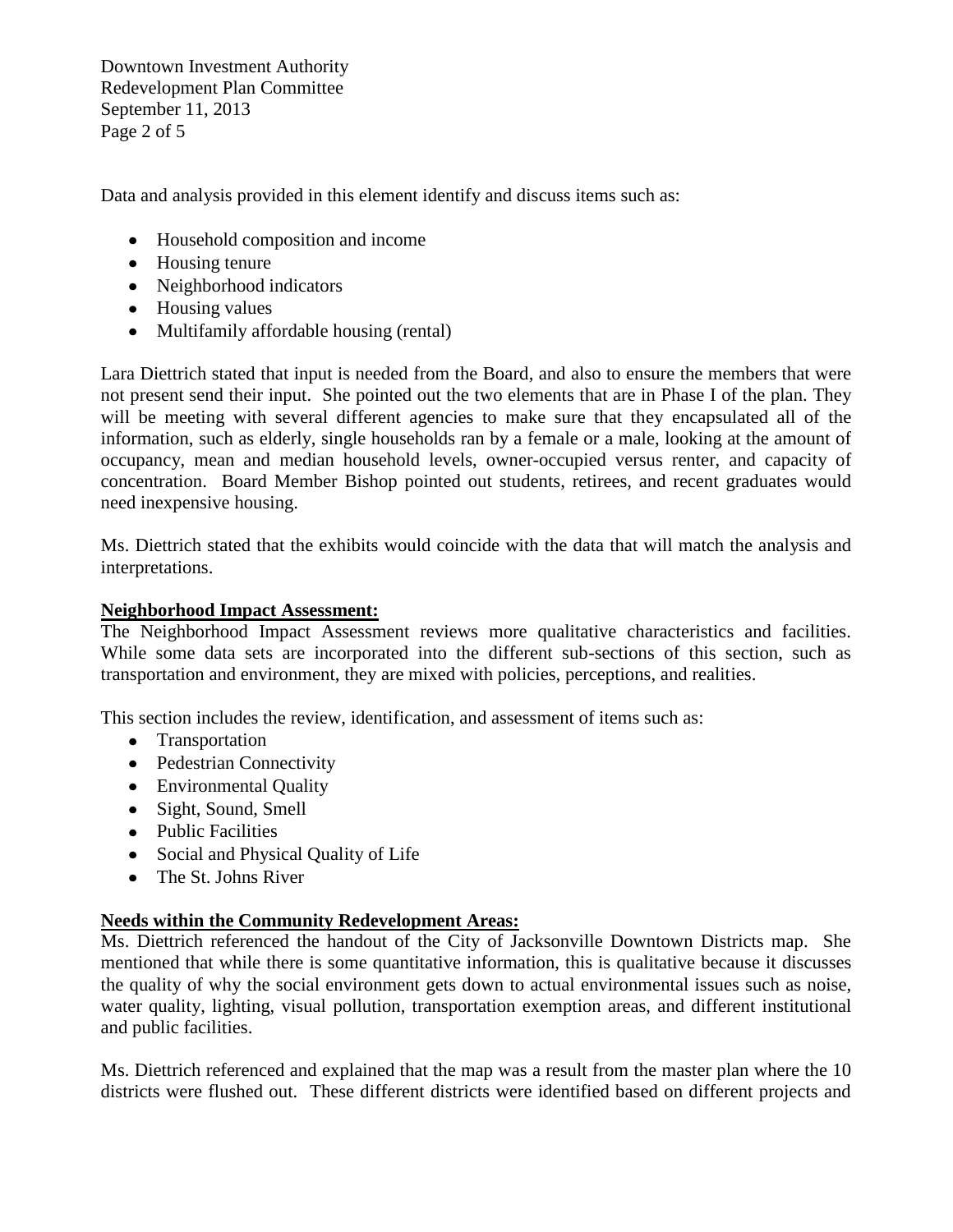Downtown Investment Authority Redevelopment Plan Committee September 11, 2013 Page 3 of 5

uses categorizing them. Eric Lindstrom added that when the Master Plan was originally approved, a piece was inadvertently left out then was added back in later.

### **Committee Homework: List of Potential Short-Term Projects:**

Ms. Diettrich noted to the board that whenever they are in conversation with someone that produces an idea to please put it in writing to continue to encapsulate them and roll it into the plan. The committee and board will be driving what the targets are.

Mrs. Diettrich referenced the handout of the needs within the Community Redevelopment Areas.

Eric Lindstrom stated that one thing that was added to the scope was the waterfront activation plan for the consultants to look at and may be one way that the two are tied together. The people need access to get back and forth across the river without owning a boat. Maybe the waterfront activation plan is the way to begin connecting both sides together. Board Member Bishop stated that the Southbank is two neighborhoods. One neighborhood is institutional with the hospital and the other side is the residential. Board Member Bishop pointed out that there needs to be interconnectivity al the way around to the Eastside, Riverside and Five Points.

Aundra Wallace noted that he wanted to make sure that the big picture is focused on downtown to send one message. When things are broken up, it starts to break up the connectivity. Most cities that he visited, their downtown had different sections to it, but the theme was always about downtown.

Council Member Lori Boyer referenced the map and asked Eric Lindstrom about the colored segments as they are spelled out in the DRI and if the different standards for different areas apply based on these boundaries. Eric Lindstrom responded no, that this was part of the Master Plan that was created in 2000 and the zoning overlay was developed to reflect it. Jason Gabriel commented that when that plan comes, which would be attached to legislation, it would have actual descriptions in the overlay that section out the 11 areas. If it were a desire to consolidate some, it would be done as a part of the CRA Plan.

Chairman Barakat stated that he is seeing this in the context of economics of a project; i.e., the riverfront space in Brooklyn from a development aspect. It is more in common with the riverfront space near the stadium than the Brooklyn space near I-95. Eric Lindstrom suggested that they are not to be hung up on the map and to lay out what needs to be done and then figure out from that if there are conflicts with the map.

Jason Gabriel mentioned two code provisions. One of them references every zoning use downtown and another section that alphabetizes the uses in each sub-district. Chairman Barakat stated that as the board gets down to the business investment development plan, when thinking about a mechanism, to be more focused.

Council Member Boyer suggested that the board start with a blank map with something within two or three blocks of the riverfront or that has some commonality with certain needs and criteria. .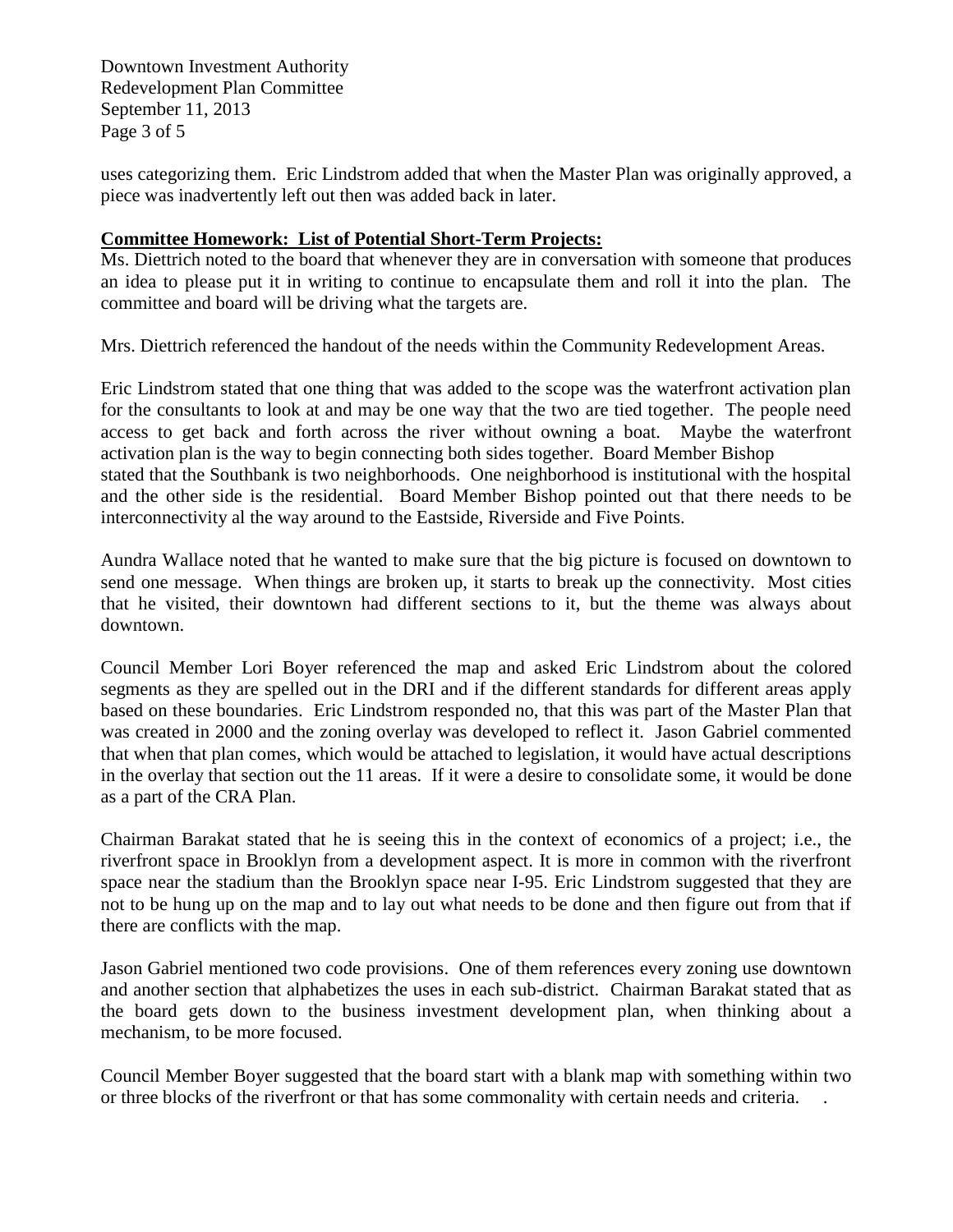Downtown Investment Authority Redevelopment Plan Committee September 11, 2013 Page 4 of 5

Board Member Bishop asked Lara Diettrich if the Board could do the map as a joint group. Tony Robbins responded that he would appreciate the suggestions to be forwarded this afternoon. He asked the board to look at the four corners of the CRA and not to be hung up on the districts.

The members present addressed the short-term list of projects and needs for the North and Southbank.

# **PUBLIC COMMENTS**

Dick Jackson commented that he has a great library, which he would like to make available to the DIA office.

Jerry Moran commented that he owns the Le Cena restaurant on Laura Street in the Elks Building. He mentioned that there were several things that needed to be done immediately to help small businesses and bring retail to downtown. The Enterprise sales tax expires after two years and he would like to see it expanded to five years or indefinitely for the downtown area.

Mr. Wallace stated that currently the occupancy rate is 93 or 94 percent on the Northbank. The market is not where it should be for those projects to be very sustainable. The question was asked, when the increase hit would the vacancy rate stay at six to seven percent or would it increase? Lara Diettrich commented yes because what has happened in South Florida was a lot of investors purchased things but do not live in them and/or utilize them or aren't really active in renting. Aundra Wallace stated that would be the real test.

Chairman Barakat asked when the residential use would be completed. Lara Diettrich responded the first rough draft of the structure that is going to have statutory information is going to be presented to the Board to start reading and redlining on October 23, 2013. The first draft will be review of the Phase I, and then the consultants will go through the fall by making those edits and revisions. The plan is to have the final Phase I structural portion of the statutory element of the CRA Plan update ready for the final review after the holidays in January 2014, and then it goes through Council in February.

The Short term list should be sent to Karen Underwood so that she could give it to Chairwoman Bishop so they could be shared with the consultants.

Karen Nasrallah stated that perceptions will be captured in this plan and would be one of the biggest obstacles. Lara Diettrich stated that perceptions are going be more in the BID process. Out of all of the circles discussed, the Chamber is looking at a comparative city analysis. Chairman Barakat stated that there is not big-box retail in downtown Jacksonville and wondered if it could be implemented in the development plan. .

Chairman Barakat requested to get on the Chamber, Downtown Council, City Council, DVI, and the Jax2025 listings.